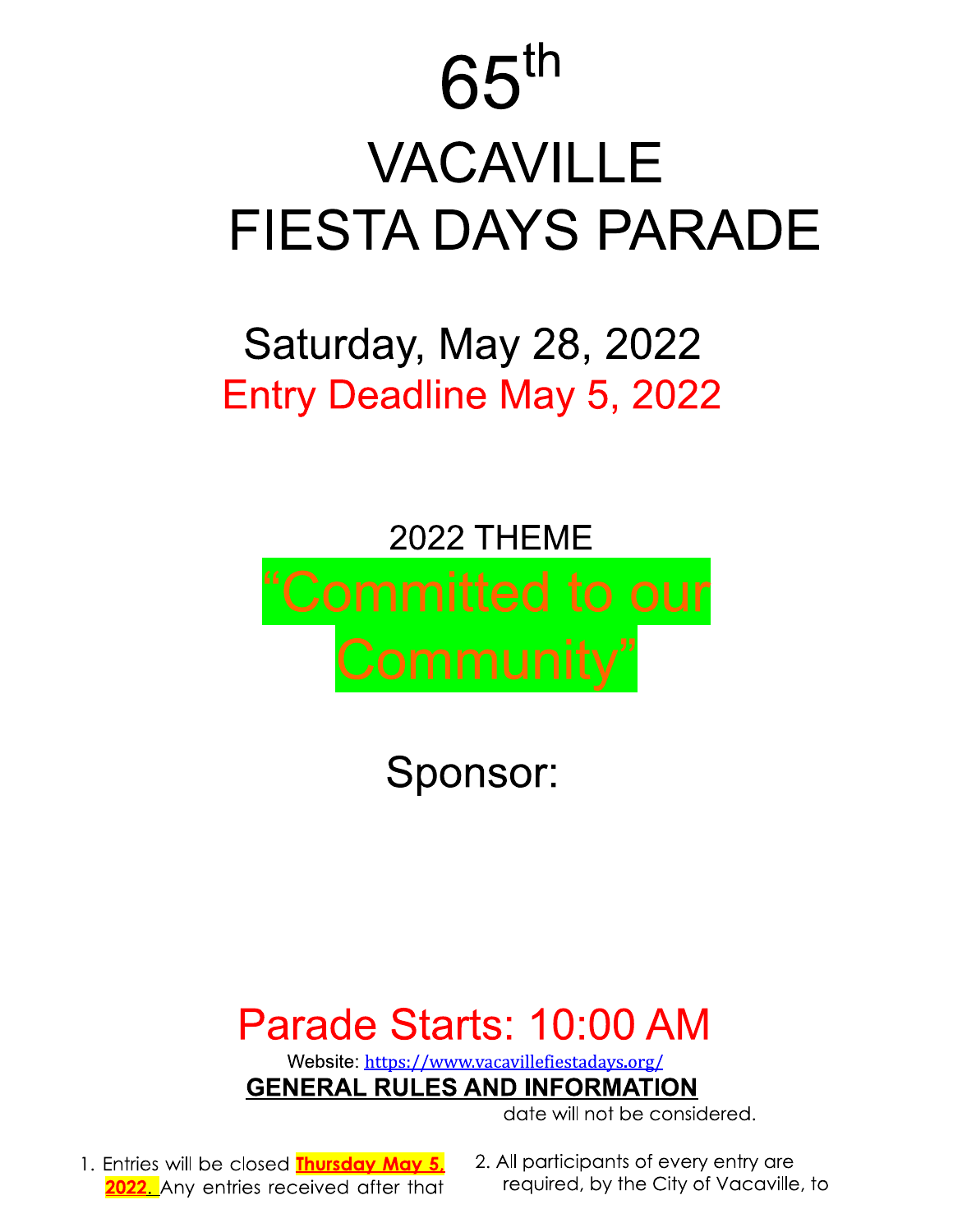sign <u>waivers of Liability</u>. No Entry will be given a Parade Number until walvers of LIADIIITY Are complete and received.

- 3. The vacaville Flesta Parade Chairman reserves the right to reject or disquality any entry for the violation of <u>any</u> Parade or City Ruies. ability are complete and received.<br>
LO.Conte<br>
e Vacaville Fiesta Parade Chairman<br>
serves the right to reject or disquality<br>
or the violation of <u>any</u><br>
arade or City Rules.<br>
<br>
stropping at any time along the<br>
parade route,
- 4. Cause for immediat
	- <u>• Stopping at</u> any time along the parade route, includes all performances;
	- <u>Tossing or throwing\*\*\*</u> of anything (paper/coupons/aavertisements, trinkets, canay, etc.);
	- <u>• Polifical campaigning </u>along parade route during parade nours;
	- Incorrect entry category;
- 5. <mark>Parade Awards</mark> will be presented the aay of the Parade af 3:00 pm af Creekwalk Stage. Awaras <mark>must be</mark> • Political campaig<br>route during pa<br>• Incorrect entry co<br>5. Parade Awards will<br>day of the Parade<br>Creekwalk Stage.<br>Picked up time of present<br>Fiesta Days Merchand<br>the end of Fiesta Days<br>6. The judging stand weright side of t time of presentations or at Flesta Days Merchanaise Booth prior to the end of Fiesta Days. We do not mail.
	- 6. The judging stand will be located on the right side of the line of march in front of City Hail.
	- /. All <mark>norse entries</mark> will be pre-judged **picked** up time of presentations or c<br>Fiesta Days Merchandise Booth prior<br>the end of Fiesta Days. We do not m<br>6. The judging stand will be located<br>right side of the line of march in f<br>City Hall.<br>7. All **horse entries** wil promptly at 8:00 a.m. Horses will be allowed 5 seconds for salute in front of the reviewing stand. All participants must be present.
		- 8. <u>Horse entries must be applied for and </u> paid for separately from other types of entries (banas, tioats, noveity).

Association rules will apply to all mounted entries.

TU.Confestants must complete <u>entire</u> parade route in order to avoia aisqualification.

- **TT. NO political campaign entries; only** current office noider enfries permiffed.
- 12.No entry may enter the parade route more fhan one filme for competifion regaraiess of change in name or appearance. (School arum corps may not be exempt from this rule).
- T3. Entries or participants involving venicles or animals (norses, steers, efc.), must mainfain confroi of such venicies or animais at all times.
- T4.No one under six (6) years of age may appear as an entry, uniess accompanied by someone over eignteen (18) years of age.

TS. UNITS WITH <u>TOUG OF UNUSUAL SOUNGS MUST</u> indicate such on the entry form. Fallure fo do so may result in being disqualitied in, or from, competition. This is for safety

- **16. Individual Score Sheets dvalidble upon** request affer the Fiesta Days event within in 60 days (Marching Units and Floats only).
- TZ.Bands must play throughout the entire parade route.

9. The California state Horsemen

<u>of you may HAND out items before and after the parade, or along the parade route while on the</u> the sidewalk. <u>NO handouts may be given from the street t</u>o the crowd because that area  $\overline{\text{m}}$ UST remain unimpeded for path of travel and emergency access.

### **SATURDAY, MAY 28, 2022**

<u>"NO walk-in applications. Must mail or email.""</u>

 $C$ heck-in begins:  $7:30$  am  $Marsnais Assume from  $9:00$  am$ 

 $P^2$ arade Starts: 10:00 am Submit entries or questions via  $\, \cdot \,$ Email: fiestadays@yahoo.com  $\cdot$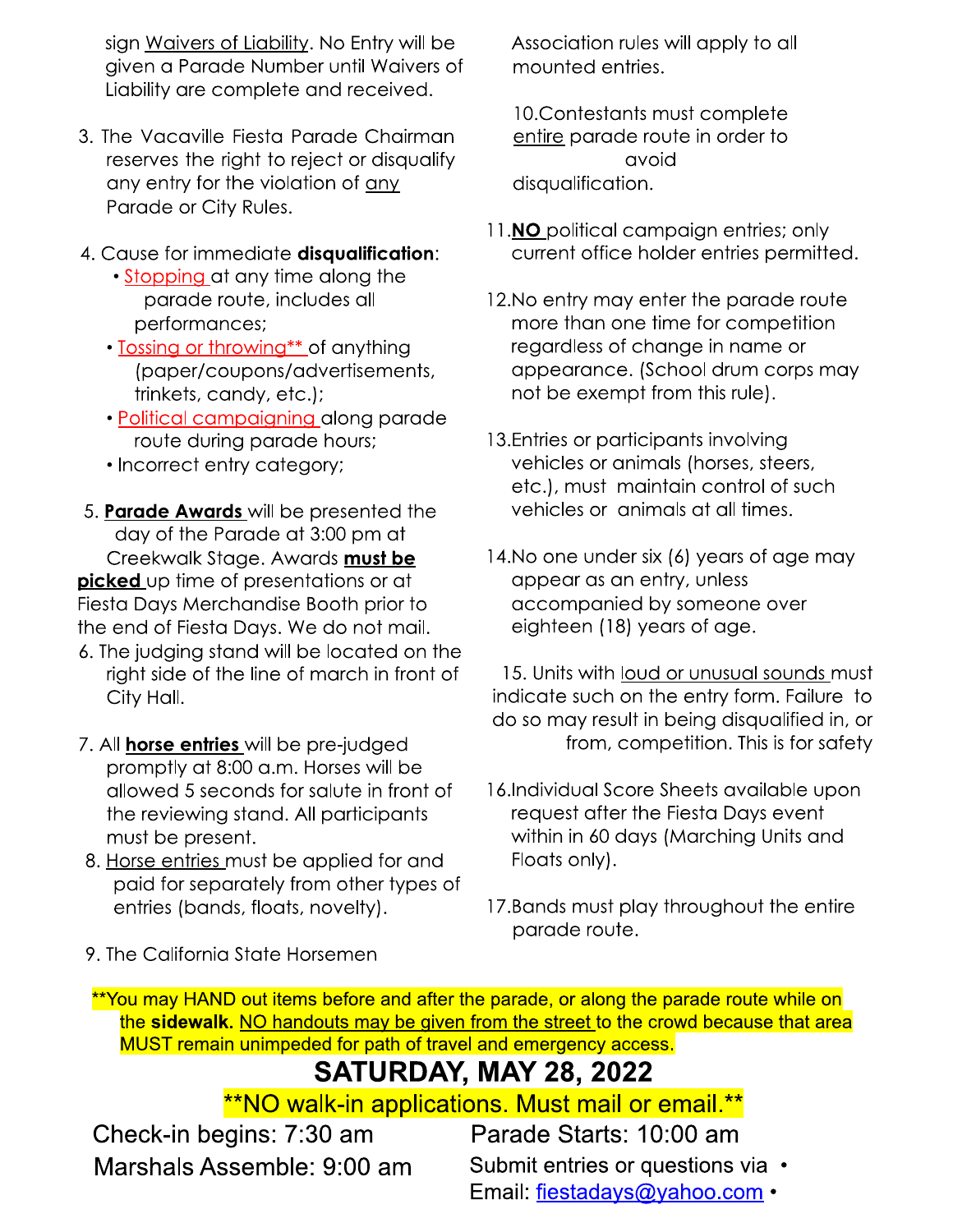Vacaville, CA 95696

## **ENTRY DEADLINE: May 5, 2022**

Assembly areas: the exact locations will be determined on the parade day, but groupings will remain the same.

- 1) Bands, Drums Corps, Drill/Guard, Major/Majorettes Cernon Street
- 2) Floats Mason Street
- 3) Mounted Units & Horse Drawn Vehicles Davis Street (Umpqua Bank)
- 4) Novelty Williams Street
- 5) Autos Parker Street
- 6) Non-Judged (must be approved by Parade Staff) Merchant Street



#### **ENTRY FORM**

categories is \$35

Entry fee for Mounted Groups (3 or more) is \$75 Entry fee for Auto groups/clubs (5 or more) is \$50 Entry fee for all other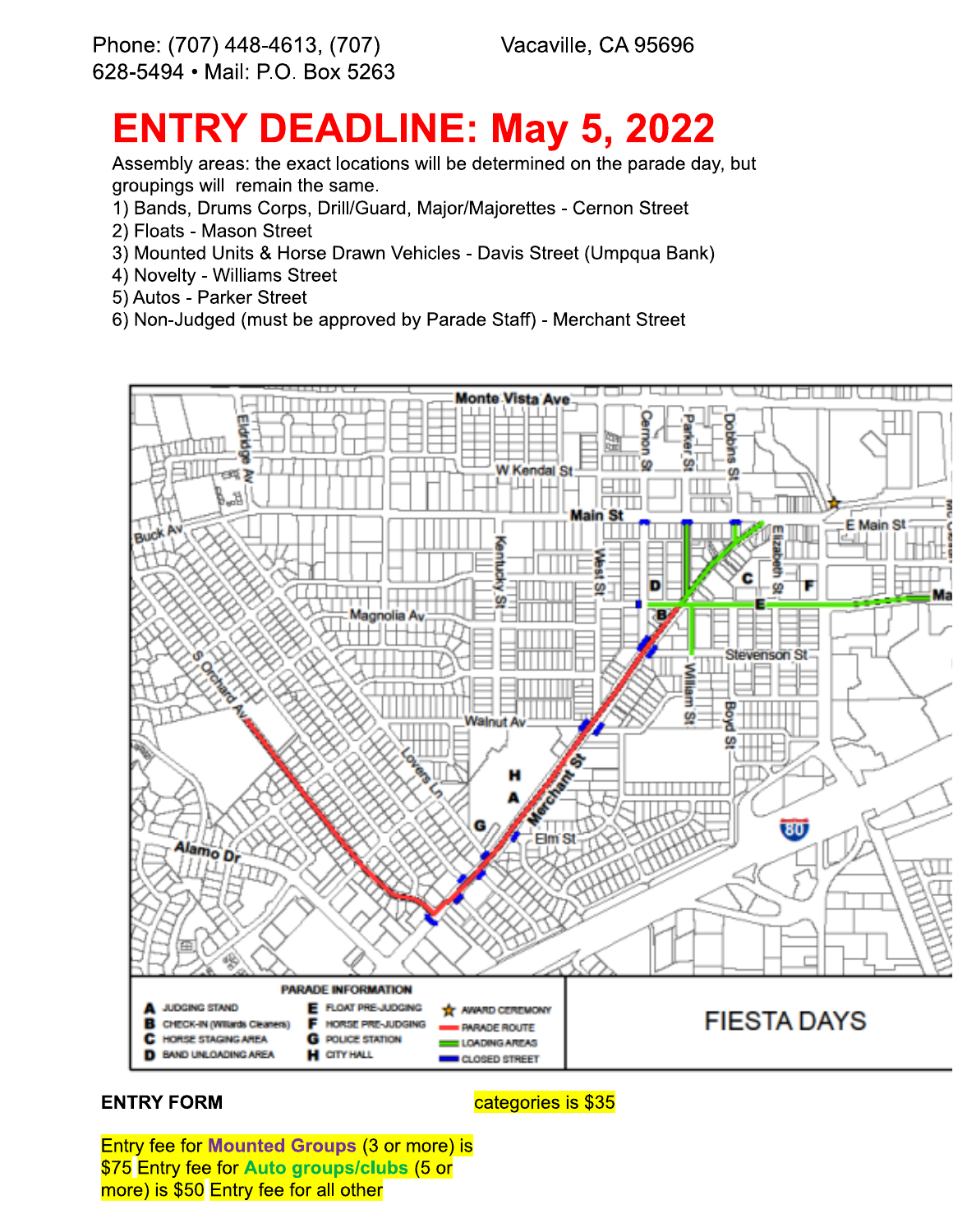Days. ENTRIES WILL NOT BE ACCEPTED **AFTER May 5, 2022** 

Fees are per entry. Checks to Vacaville Fiesta

### **(Separate Entry Forms for Each Entry)**

#### Parade is a forward moving parade; IF YOU STOP you will be penalized or

disqualified. PLEASE PRINT OR TYPE, THE ANNOUNCERS WILL BE READING FROM THIS FORM.

| <b>ENTRY NAME</b>   |  |
|---------------------|--|
| Person(s) in charge |  |
| Phone Number(s)     |  |

Enter the appropriate CATEGORY and DIVISION from the category list A thru J:

| <b>CATEGORY</b>          | <b>DIVISION</b> | <b>CATEGORY</b>                              | <b>DIVISION</b> |
|--------------------------|-----------------|----------------------------------------------|-----------------|
| (A) Floats               |                 | (F) Major/Majorettes                         |                 |
| (B) Novelty, Comic, Misc |                 | $(H)$ Auto*                                  |                 |
| (C) Bands                |                 | (I) Mounted Units**                          |                 |
| (D) Drum Corps           |                 | (J) Non-Judged<br>determined by Parade Staff |                 |
| (E) Drill Team / Guard   |                 |                                              |                 |

(Example: Novelty - Group is B - 5)

\*Auto entries that do not pay additional fee will be disqualified for failing to pay \*\*Due to the short notice of the parade date, horse entries will not have a certified equine judge

Other information:

|           | Auto Entry: Make/Model Year: . Number of separate vehicles or segments in entry ____ | Number |
|-----------|--------------------------------------------------------------------------------------|--------|
| of people |                                                                                      |        |

Does your entry play music?\*\* \_\_\_\_\_\_\_\_ Does your entry make loud noise?\*\* \_\_\_\_\_\_\_\_ \*\*Due to most entries having music or loud noise, there is no promise that there will not be interference.

#### Brief description of entry. MUST be on this sheet. Long descriptions WILL NOT be read.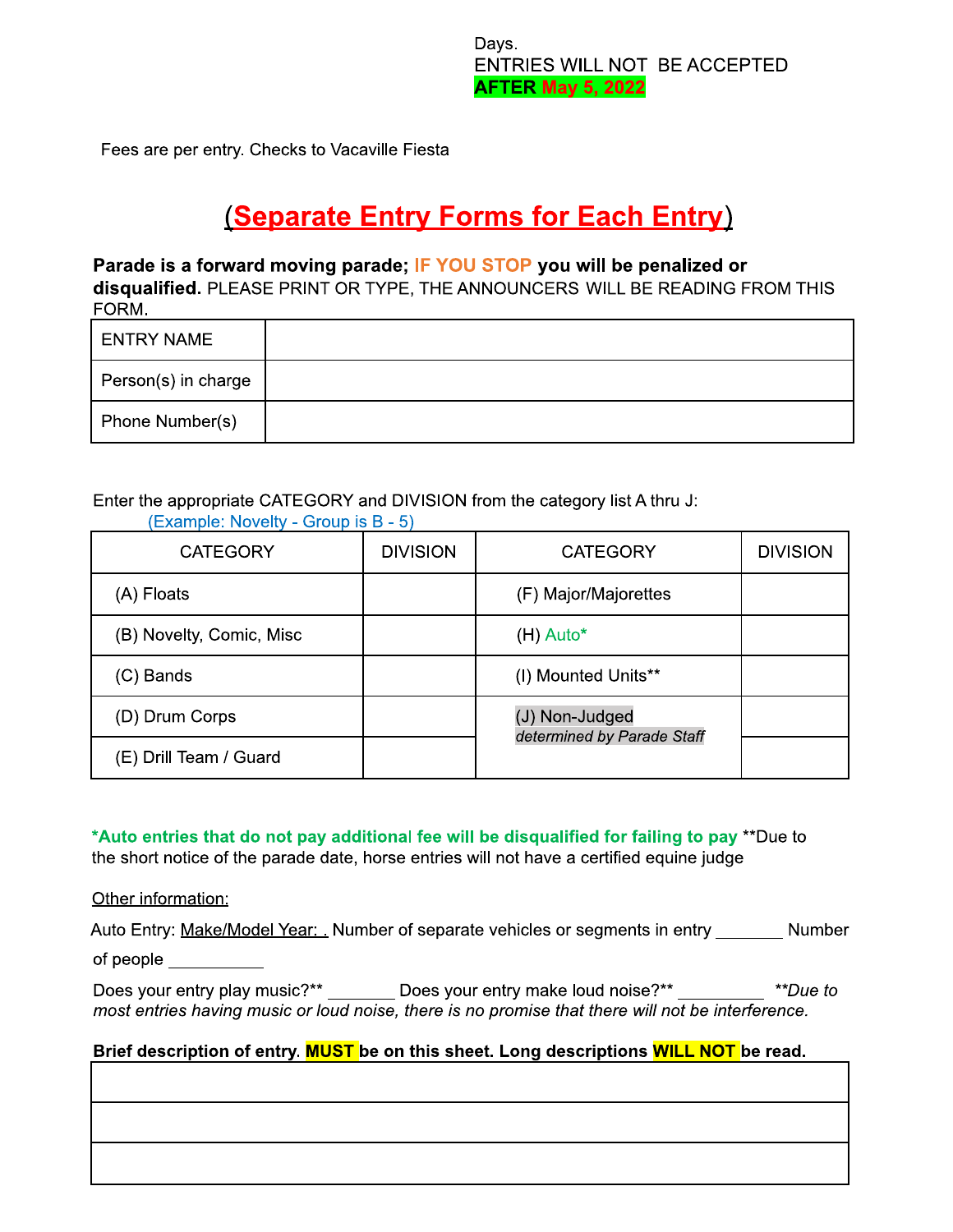In entering this event I/we acknowledge and agree; individually and on behalf of the organization represented; to accept the decision of the judges and to abide by all rules and regulations of the event. I/we further agree; individually and on behalf of the organization represented; to release the Vacaville Fiesta Days, Inc., The City of Vacaville, and all designated representatives, from any and all responsibility for loss, damage or injury to self, or to any person or property through participation in this event.

#### Signature of authorized representative and/or responsible adult Date Vacaville Fiesta Days Parade **CATEGORIES**

|                                                   |             |               | (D) DRUM CORPS         |
|---------------------------------------------------|-------------|---------------|------------------------|
| $(A)$ FLOATS =<br>Truck pulling a trailer/flatbed | $1st$ Place | $2nd$ & $3rd$ | 12. Juniors (13 & unde |
| 1. Commercial/Business                            | Plaque      | Certificate   | 13. Seniors (14 & over |
| 2. School/Non-Profit                              | Plaque      | Certificate   |                        |

| (B) NOVELTY, COMIC,<br>MISC. Walking, dancing,<br>other | $1st$ Place | $2^{nd}$ & $3^{rd}$ |
|---------------------------------------------------------|-------------|---------------------|
| 3. Novelty - Individual                                 | Plaque      | Certificate         |
| 4. Novelty - Small Group (<10)                          | Plaque      | Certificate         |
| 5. Novelty - Large Group (>10)                          | Plaque      | Certificate         |
| 6. Miscellaneous                                        | Plaque      | Certificate         |

| $1st$ Place | $2nd$ & $3rd$ |
|-------------|---------------|
| Plaque      | Certificate   |
| Plaque      | Certificate   |
|             |               |

| (E) DRILL TEAM / GUARD           | $1st$ Place | $2^{nd}$ & $3^{rd}$ |
|----------------------------------|-------------|---------------------|
| 14. Juniors - Drill (13 & under) | Plaque      | Certificate         |
| 15. Seniors - Drill (14 & over)  | Plaque      | Certificate         |
| 16. Military - Drill             | Plaque      | Certificate         |
| 17. Juniors - Flags (13 & under) | Plaque      | Certificate         |
| 18. Seniors - Flags (14 & over)  | Plaque      | Certificate         |
| 19. Honor Guard                  | Plague      | Certificate         |

| (C) BANDS                   | $1st$ Place | $2nd$ & $3rd$ |
|-----------------------------|-------------|---------------|
| 7. Civilian, non-affiliated | Plaque      | Certificate   |
| 8. High School              | Plaque      | Certificate   |
| 9. Junior High School       | Plaque      | Certificate   |
| 10. Elementary              | Plaque      | Certificate   |
| 11. Military                | Plaque      | Certificate   |

| (F) MAJOR/MAJORETTES               | $1st$ Place | $2nd$ & $3rd$ |
|------------------------------------|-------------|---------------|
| 20. Majorette Juniors (13 & under) | Plaque      | Certificate   |
| 21. Majorette Senior (14 & over)   | Plaque      | Certificate   |
| 22. Drum Major, Open               | Plaque      | Certificate   |

| (G) AUTO                          | $1st$ Place | $2^{nd}$ & $3^{rd}$  |
|-----------------------------------|-------------|----------------------|
| 23. Horseless Carriage (pre 1915) |             | Plaque   Certificate |